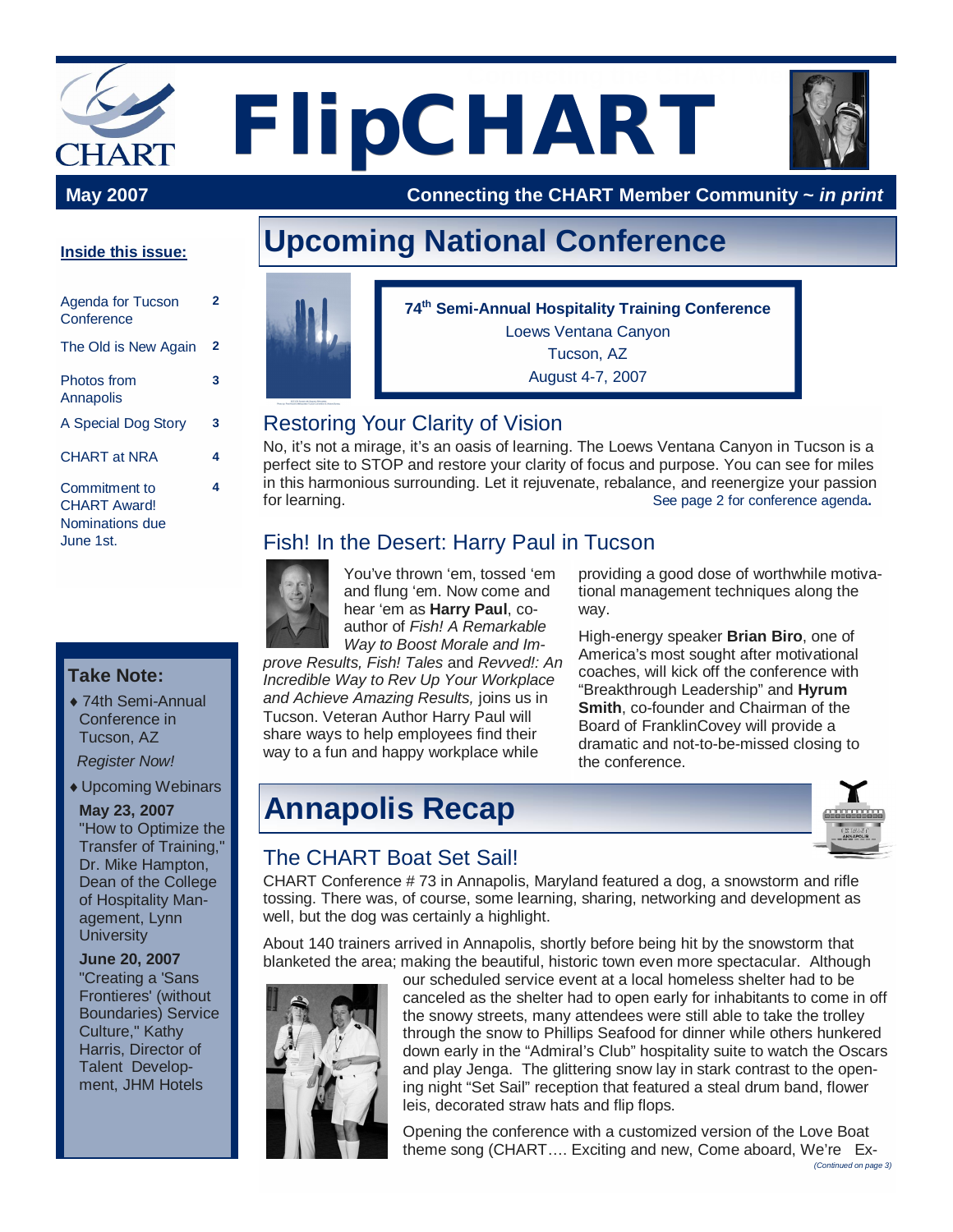Page 2

## **Tucson Conference Agenda**

### Go online to [www.chart.org](http://www.chart.org) for more details and to register.

#### **Saturday, August 4—(including four Pre-Conference Sessions)**

| 10:00 am $-$ 5:00 pm                | "CHT Class and Exam," AHLAEI                   | $6:00 \text{ pm} - 9:00 \text{ pm}$ | Annual Service Event or Dinner On Own                    |
|-------------------------------------|------------------------------------------------|-------------------------------------|----------------------------------------------------------|
| 10:00 am $-$ 3:00 pm                | "ServSafe Alcohol Class," NRAEF                | $9:00$ pm $-$ midnight              | <b>Hospitality Suite</b>                                 |
| 10:00 am $-$ 2:00 pm                | "Cost and Profit Board Game Simulation," IHOP  | Monday, August 6                    |                                                          |
| 10:00 am $-$ 2:00 pm                | "Strategist," Elliot Leadership Institute and  | $8:45$ am $-10:00$ am               | "Fish!" Harry Paul                                       |
|                                     | Galileo Initiative 10 Dimensions of Leadership | 10:15 $am - 11:30 am$               | Breakout Sessions - Round Three                          |
| $4:00 \text{ pm} - 5:30 \text{ pm}$ | First Time Attendee Meeting                    | 11:30 $am - 1:00$ pm                | <b>Industry Segment Networking Lunch</b>                 |
| 6:00 pm $-$ 10:30 pm                | <b>Opening Reception</b>                       | 1:00 pm $-$ 2:30 pm                 | President's Panel                                        |
| Sunday, August 5                    |                                                | $2:45$ pm $-6:30$ pm                | Free Time for Attendees                                  |
| $8:30$ am $-8:45$ am                | <b>Conference Opening</b>                      | 6:30 pm $- 10:00$ pm                | <b>Commitment to People Awards Gala</b>                  |
| $8:45$ am $-10:15$ am               | "Breakthrough Leadership," Brian Biro          | $10:00$ pm $-$ midnight             | <b>Hospitality Suite</b>                                 |
| 11:00 am $-$ 12:15 pm               | Breakout Sessions - Round One                  | Tuesday, August 7                   |                                                          |
| 12:30 pm $-$ 2:00 pm                | <b>Business Meeting Luncheon</b>               | $8:00$ am $-11:00$ am               | <b>Best Practice Development Sessions</b>                |
| $2:00 \text{ pm} - 3:15 \text{ pm}$ | Breakout Sessions - Round Two                  |                                     | 11:00 am – 12:30 pm "Leadership and Belief," Hyrum Smith |
| $3:15$ pm $-6:00$ pm                | Resource Gallery and Networking Reception      |                                     | 12:30 pm – 12:45 pm Conference Closing and Box Lunch     |
|                                     |                                                |                                     |                                                          |

# **PRESIDENTalks Josh Davies**

### Everything Old is New Again

For many years, the FlipCHART newsletter was published monthly by CHART's volunteer leadership. The newsletter was seen by members as a valuable resource for connecting them to members, getting the latest news, and the simple enjoyment of viewing silly conference photos. Over time, conference content was summarized and included in the FlipCHART along with more practical, substantive articles.

It was this push for more substance that resulted in the creation of the Training Flash, CHART's monthly enewsletter featuring "training ideas that work". This enewsletter has become a remarkable success with over 2,000 subscribers. This new format for high-quality content, combined with the ability to give conference updates and photos through the website, changed FlipCHART's schedule from monthly to semi annual. Some recent developments have caused us to take a fresh look at the role of the FlipCHART and the frequency of publication.

First, the profile of the average CHART member has changed. Though more than 38 percent of our membership has over seven years of tenure in the hospitality training profession, an increasing percentage of members are new to the profession. It is crucial that these new folks are connected on an ongoing basis to the vast resources within the organization. The FlipCHART is a great way to make sure that every member knows all of the great resources that we can provide to help them grow personally and professionally.

Second, we have an increasing number of new members each year. We need to integrate new members quickly to take full advantage of the CHART network, regardless of

their tenure as training professionals. We want these people to "feel the love" and experience the full benefits of CHART beyond just attending the conferences. By highlighting Regional Training Forums, Webinars, and most importantly, member news and updates, we have a tool to help everyone continue the social networking that is a critical component of CHART.

The FlipCHART impacts those two forces by connecting members in a way that is uniquely CHART. It builds the CHART community by keeping members informed, reminding members how to get the most out of CHART, and keeping the guiding principles of learning, sharing, growing and caring alive and well.

So, this is your first glimpse at the new monthly Flip-CHART. This printed newsletter has traditionally focused on member news, conference news and CHART business and will continue to do so. Now, our lineup will also bring news from our industry partners, reminders of Web site resources, webinar and Regional Training Forum dates and opportunities for member personal, professional and company recognition and exposure.

We hope you enjoy the FlipCHART as a quick, fun and informative read every month. Think of it as receiving a letter from an old friend – I know that is how I feel about my colleagues in CHART. Please let me know if you have any comments or ideas on how we can make the FlipCHART even better for you. Just shoot me a quick note with your ideas at [jdavies@sagehospitality.com](mailto:jdavies@sagehospitality.com)

Warm Regards,



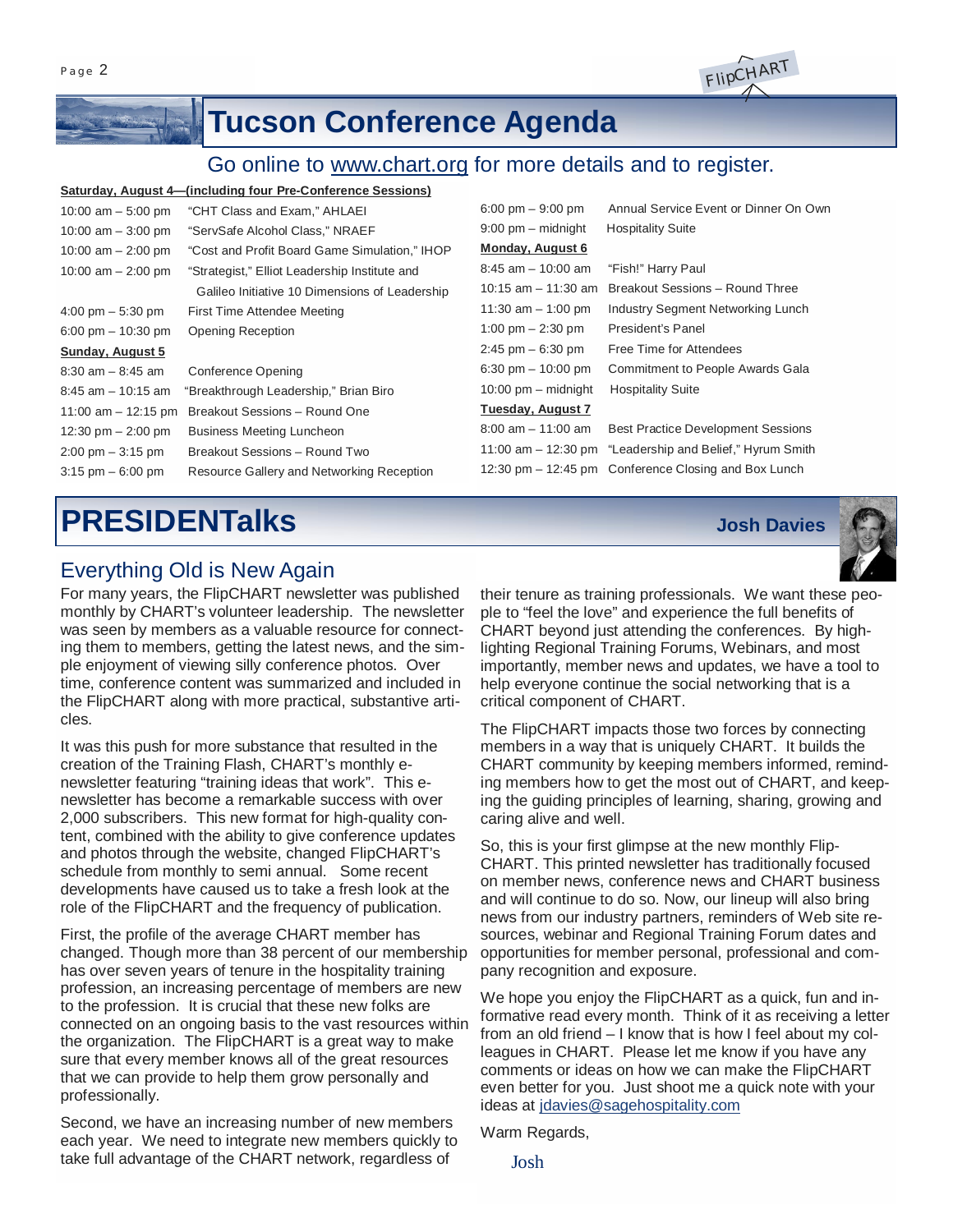



# **Annapolis Recap** *continued from page 1*

pecting you….), the Annapolis Conference team had everything from confetti to Curt Archambault "Gopher" (in tight white shorts, no less!). The opening set the mood for the coming 3 day adventure.

General Sessions on presentation coaching, leadership and creating a high performance culture were supplemented with 8 different breakouts ranging from training basics to executive transitions. One novel breakout included Dolly, a therapy dog used by the U.S. Naval Academy in hospitals and nursing homes. Although Dolly was a huge hit, perhaps the most unique aspect of this conference was the surprise exposition by the Jolly



Rogers, the United States Naval Academy (USNA) silent drill team. The highly-disciplined presentation amazed the audience with its timing, precision and teamwork.

The Monday night dinner was held at the Rams Head Tavern, a brewery in a historical building operating as a tavern since the 1700s. The reception featured a young band called "Ben's Bones", which delighted attendees by playing music popular in the 70s and 80s.

The conference ended with "Windjammer" a fun, interactive teambuilding exercise to further strengthen the relationships and networking developed during this intimate, personal CHART conference.







**Missing Notes?** The conference handouts are available on our website <http://chart.org/conferences/annapolis/>.

### Keeping your Audience Present and Engaged

The always-popular Bob Brown in his Annapolis general session gave attendees specific takeaways they could use to beef up the six elements of a presentation:



1) **Opening** Don't stick to your assigned space, find the natural stage via lighting. Relax your audience with upbeat music.

2) **Attention Getters** "Snap" participants back to the present using the "call back." Walk around with purpose. Use props to keep people in the moment.

3) **Audience Participation** Direct questions to individuals, shake their hand for a "right" answer. Have the audience fill in the blanks, "In 1994, I was able to buy my first brand-new \_\_\_ [car]"

4) **Speech Style** Maintain a brisk pace. Minds wander because we think at 450 words per minute but speak at 150.

5) **Real Life Examples** Tell a story using details that employ all five senses. Tell outside of your topic area to catch audience off guard and engage.

6) **Closing** End on a high note. Wrap up with just two sentences.

### How Can My Dog Understand, but People Don't?

Commander Mary Kelly of the United States Naval Academy brought her therapy dog, Dolly, to the Annapolis conference to

illustrate "Everything I Learned About Management I Learned From My Dog." In a unique and fast-paced workshop, Commander Kelly reflected on three basic management rules:

**1) Reward good behavior.**

We usually punish those who work hard by giving them more work.



**2) Don't reward bad behavior.** Correct action on the spot.

**3) Be consistent.** There is no "sometimes" in a dog's world.

*Now if we could only take our dogs to work.*